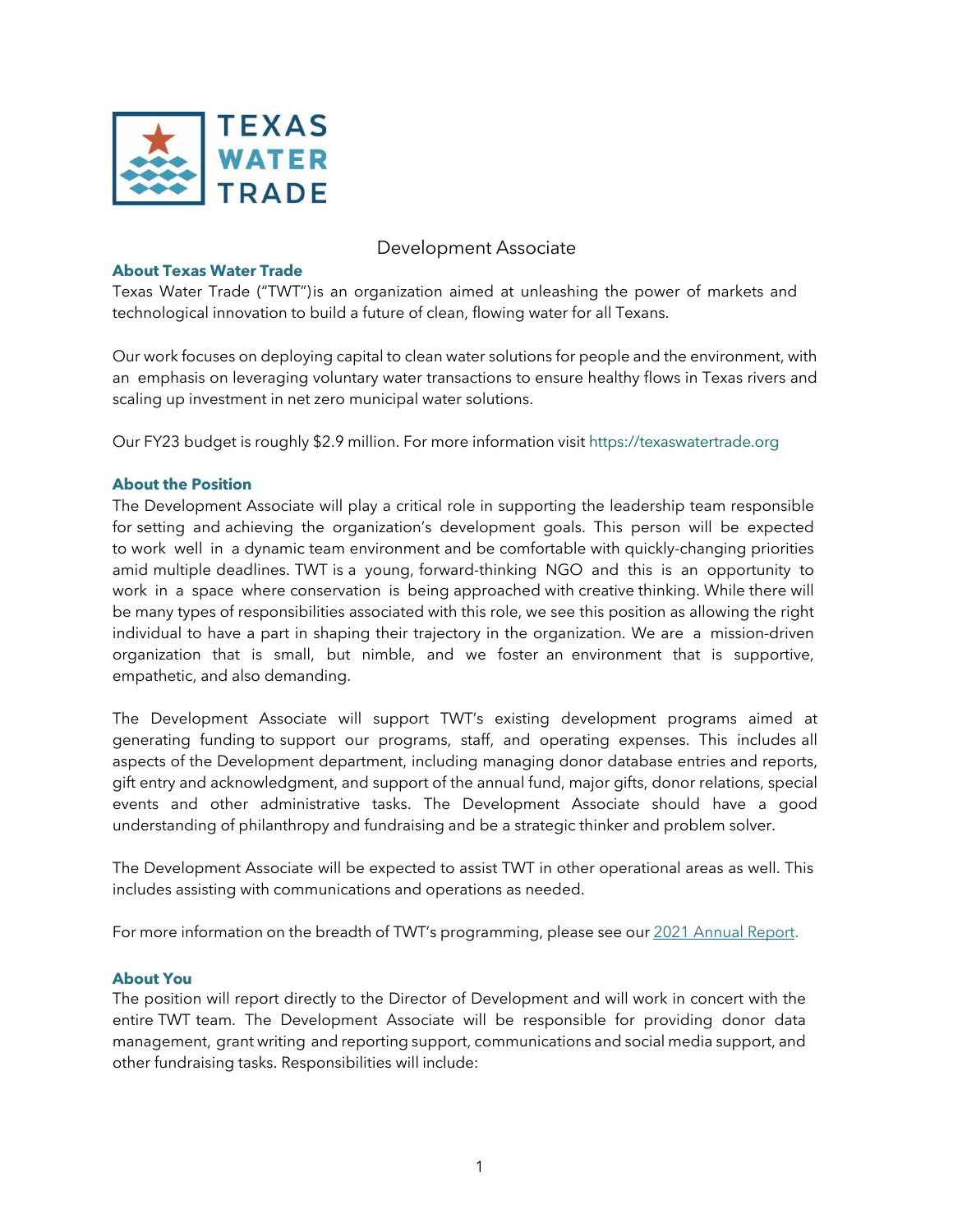Development Support (40%):

- Working with the TWT staff team and Board to assist in the development and execution of TWT's annual fundraising plan;
- Assisting the Director of Development to secure financial support from individuals, foundations, corporations and government entities;
- Assisting with writing/proofing grant proposals and reports, including assembling supplemental documentation and submissions;
- Assisting with the planning and execution of fundraising events;
- Liaising with internal and external stakeholders as needed;
- Proofreading and commenting on internally-generated reports.

Communications/Media (25%):

- Assisting in drafting press releases and outreach to journalists;
- Assisting with drafting bimonthly newsletters and mass emails;
- Building and maintaining a bank of approved photos;
- Implementing social media engagement.

Operations (35%):

- Maintaining compliance with government grant account platforms and registration;
- Handling gift processing including acknowledgments, donor database management, and other tasks in coordination with the Director of Development and Operations Manager;
- Preparing and mailing print communications, including hard copies of end of year solicitations, and annual reports;
- Data collection/management/entry (programmatic and budgetary);
- Assisting in coordination of team calendars as needed.

While these are the core responsibilities, there is considerable opportunity for growth in various capacities depending on the Development Associate's skills and interests. The Development Associate's time allocation represented above may rebalance as the organization grows and positions become more specialized.

## **Qualifications**

Texas Water Trade will seek candidates who are diligent and results-driven, with demonstrated team orientation and an interest in water resilience.

Required Qualifications:

- A college degree; concentrations in communications, business or liberal arts could all be useful;
- Minimum of 3 years' experience working in a team environment;
- Experience working with a diverse group of partners;
- Demonstrated ability to reach goals;
- Strong verbal and written communication skills;
- Strong core computer skills in MS Word, Excel, Outlook, PowerPoint;
- Ability to thrive in a demanding, dynamic and entrepreneurial setting;
- Strong time management skills;